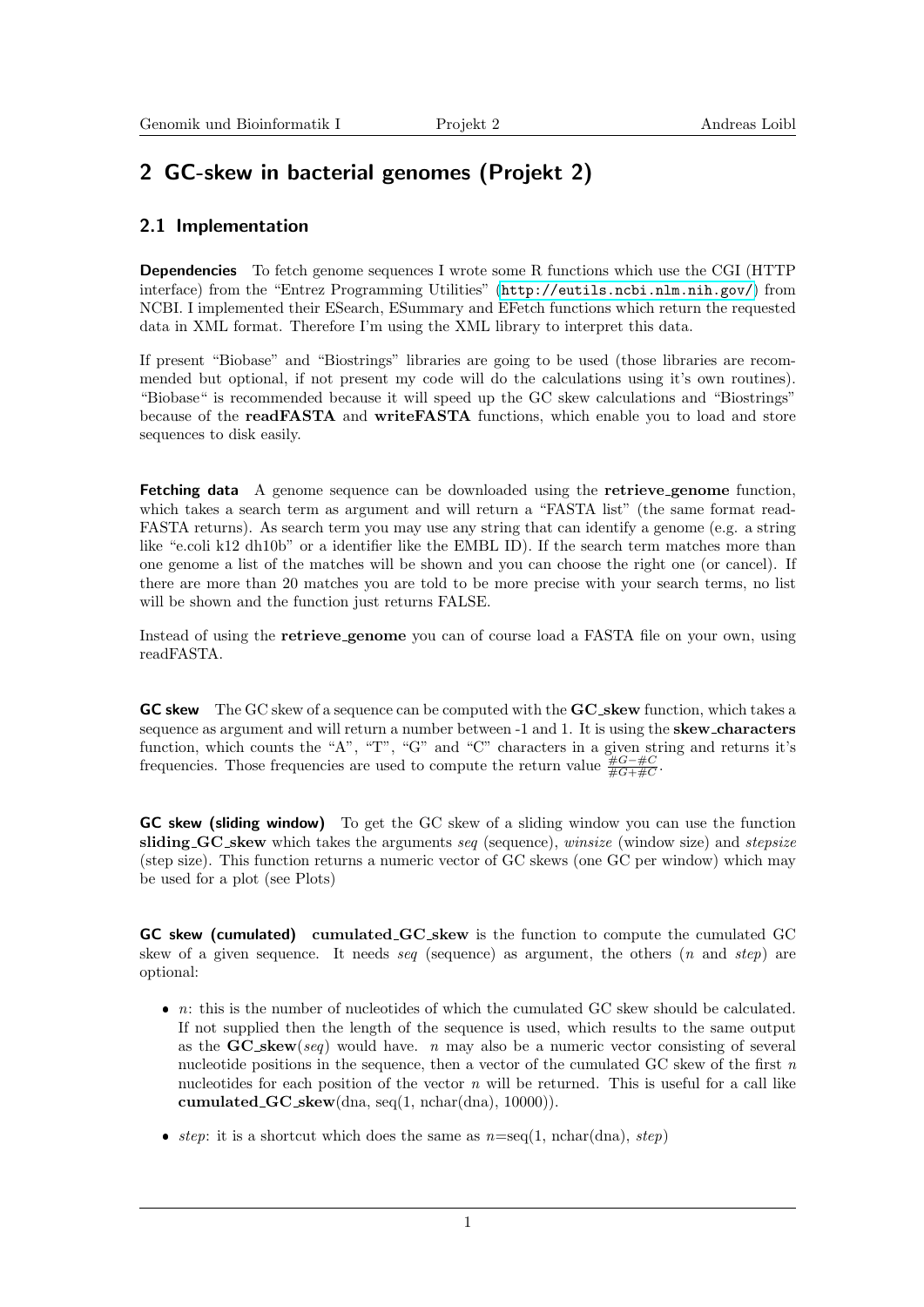### 2.2 Plots

#### 2.2.1 sliding and cumulated GC skews for selected genomes

All the following plots have been generated using the plot\_sliding\_GC\_skew and the plot\_cumulated\_GC\_skew functions.



Figure 1: sliding GC skew of the E.coli strain K12,  $\mathrm{DH10} \beta$ 



<span id="page-1-0"></span>Figure 2: cumulated GC skew of the E.coli strain K12, DH10β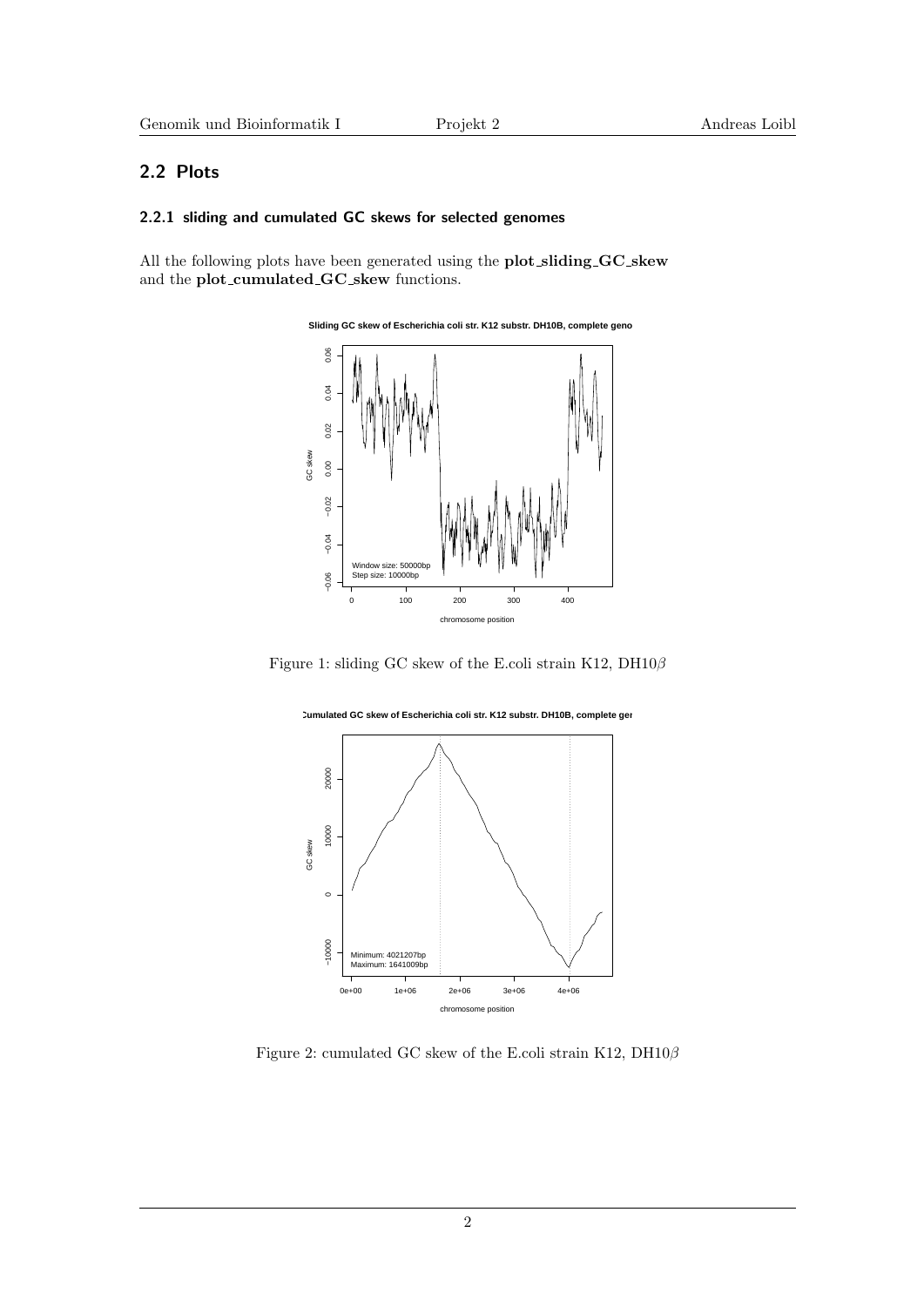

Figure 3: sliding GC skew of the Adenoassociated virus 2 (EMBL: J01901)



Figure 4: cumulated GC skew of the Adeno-associated virus 2 (EMBL: J01901)



Figure 5: sliding GC skew of the corona virus related to SARS (EMBL: AY394850)



Figure 6: cumulated GC skew of the corona virus related to SARS (EMBL: AY394850)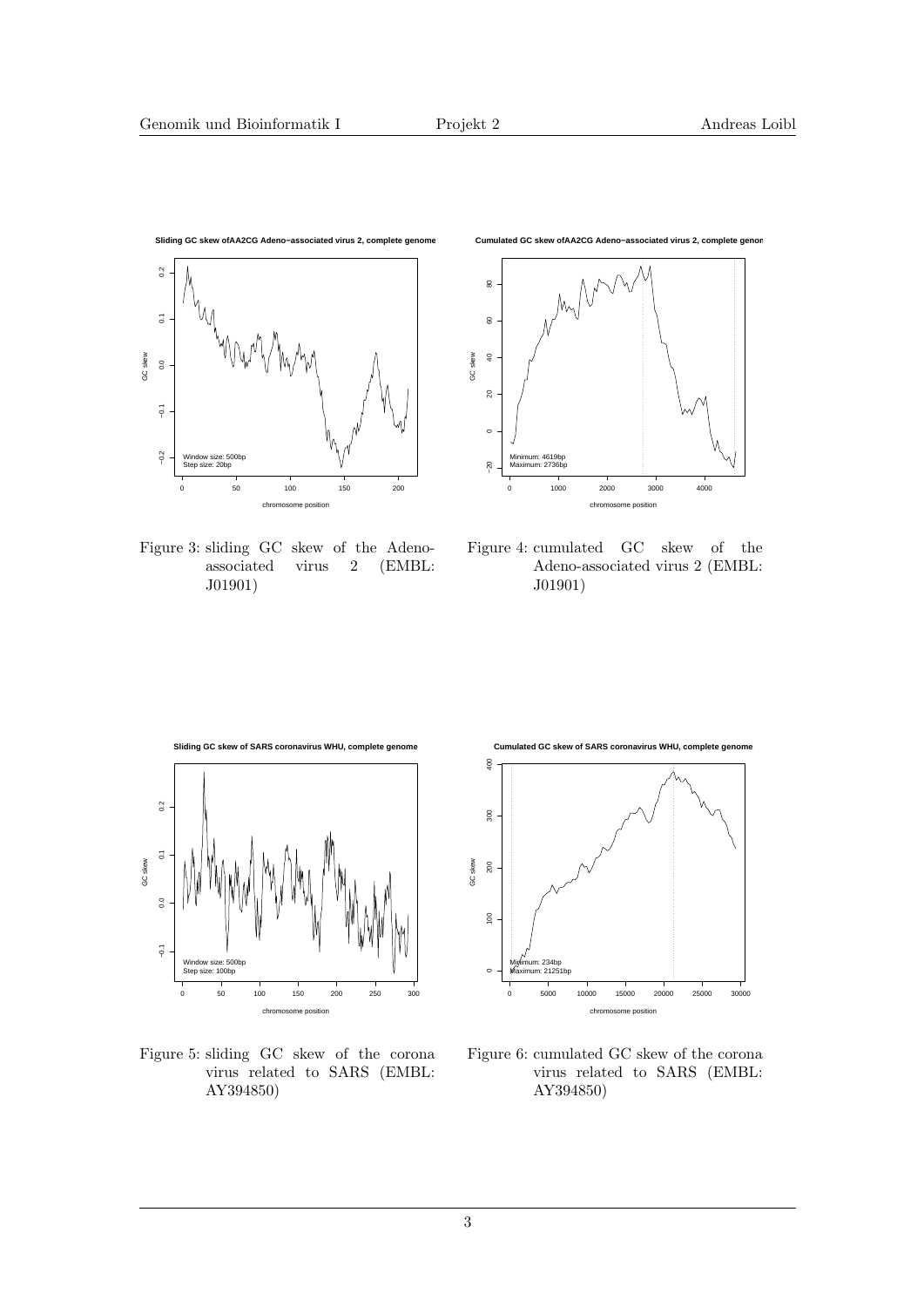

Figure 7: sliding GC skew of Cytomegalovirus strain (EMBL: X17403)



Figure 8: cumulated GC skew of Cy-<br>tomegalovirus strain AD169 tomegalovirus strain (EMBL: X17403)



Figure 9: sliding GC skew of Simian (EMBL: J02400)



Figure 10: cumulated GC skew of Simian (EMBL: J02400)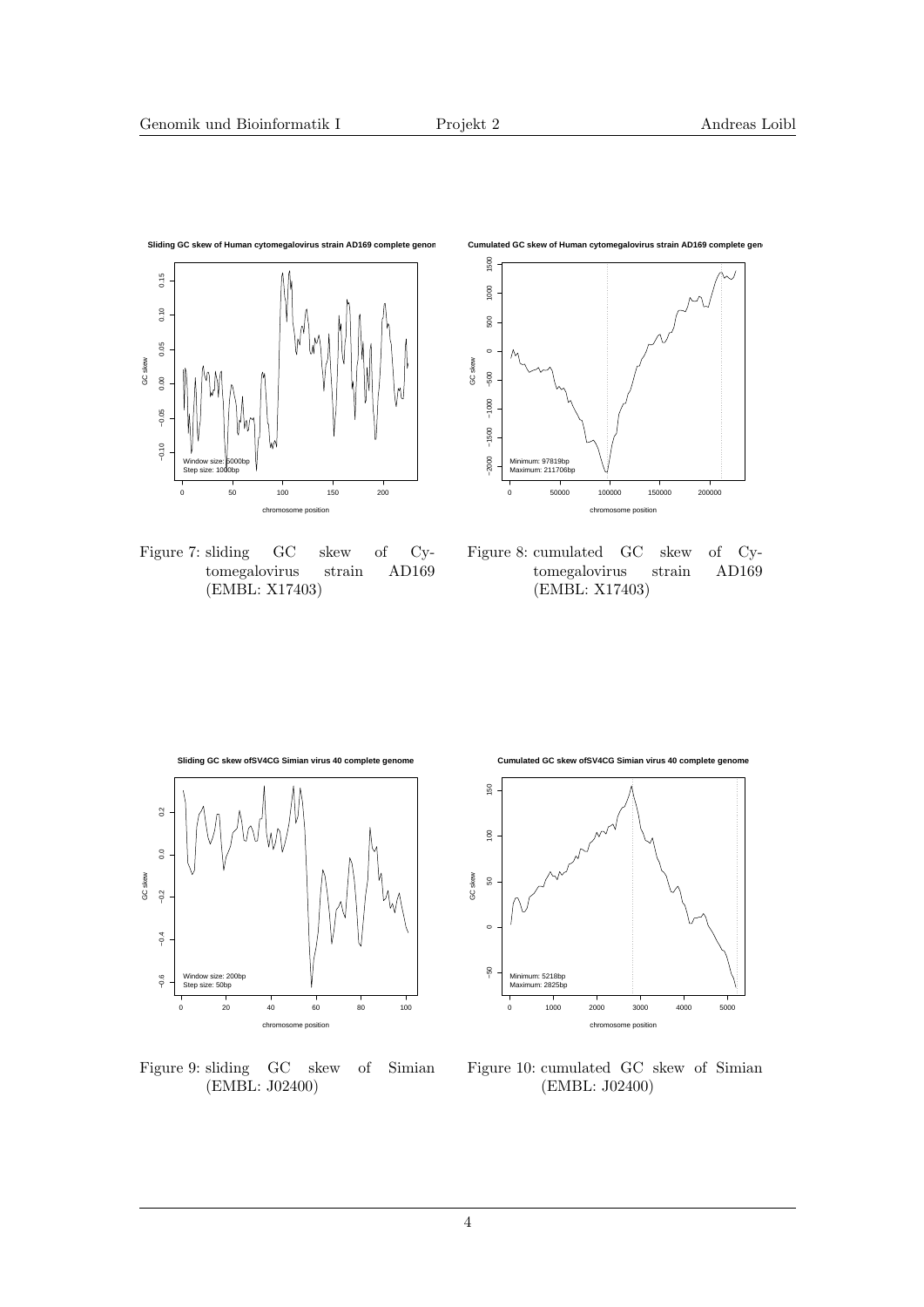#### 2.2.2 effects of changing the window- and stepsize

As you can see in figure [11](#page-5-0) on page [6](#page-5-0) changing the window- or stepsize has quite important effects on the resulting plot:

- If the window size is too small then the graph is very agitated.
- If the window size is too high then it might be possible that important events are lost in the graph (because it is less detailed).
- If the stepsize is too high the graph will be smoothened too much to be useful.
- If the stepsize is too low it will take very long to calculate the graph.

So you have to choose the right window- and stepsize according to the length of the sequence and your requirements for attention to detail.

## 2.3 E.coli: Position of the origin of replication (oriC)

As you see on the cumulated GC skew plot of E.coli (figure [2](#page-1-0) on page [2\)](#page-1-0) there is a minimum at 4021207bp and a maximum at 1641009bp. Using the get annotation function you can look up these positions in the NCBI annotations database:

```
> ecoli <- retrieve_genome("e.coli k12 dh10b")
> minimum <- plot_cumulated_GC_skew(ecoli, step=10000)$min
> get_annotation(ecoli, minimum, variance=0)
Exact matches:
4021240 4019351 gene
        gene gidA
        locus_tag ECDH10B_3928
4021240 4019351 CDS
        product glucose-inhibited cell-division protein
        protein_id gb|ACB04784.1||gnl|ecoli|ECDH10B_3928
        db_xref ASAP:AEC-0003485
```
This shows that the **gidA** gene is located at the minimum of the cumulated GC skew. So we have identified the position of the replication origin (= "oriC") of Escherichia coli, because the **gidA** gene is located immediately counterclockwise of the oriC on the strand.

At the maximum you will find the replication termination site  $(= "terC")$ , which is located on the opposite of the position of the oriC on the genome, because E.coli has a circular genome and the difference between the position of the minimum and maximum is about half of the length of the genome of E.coli.